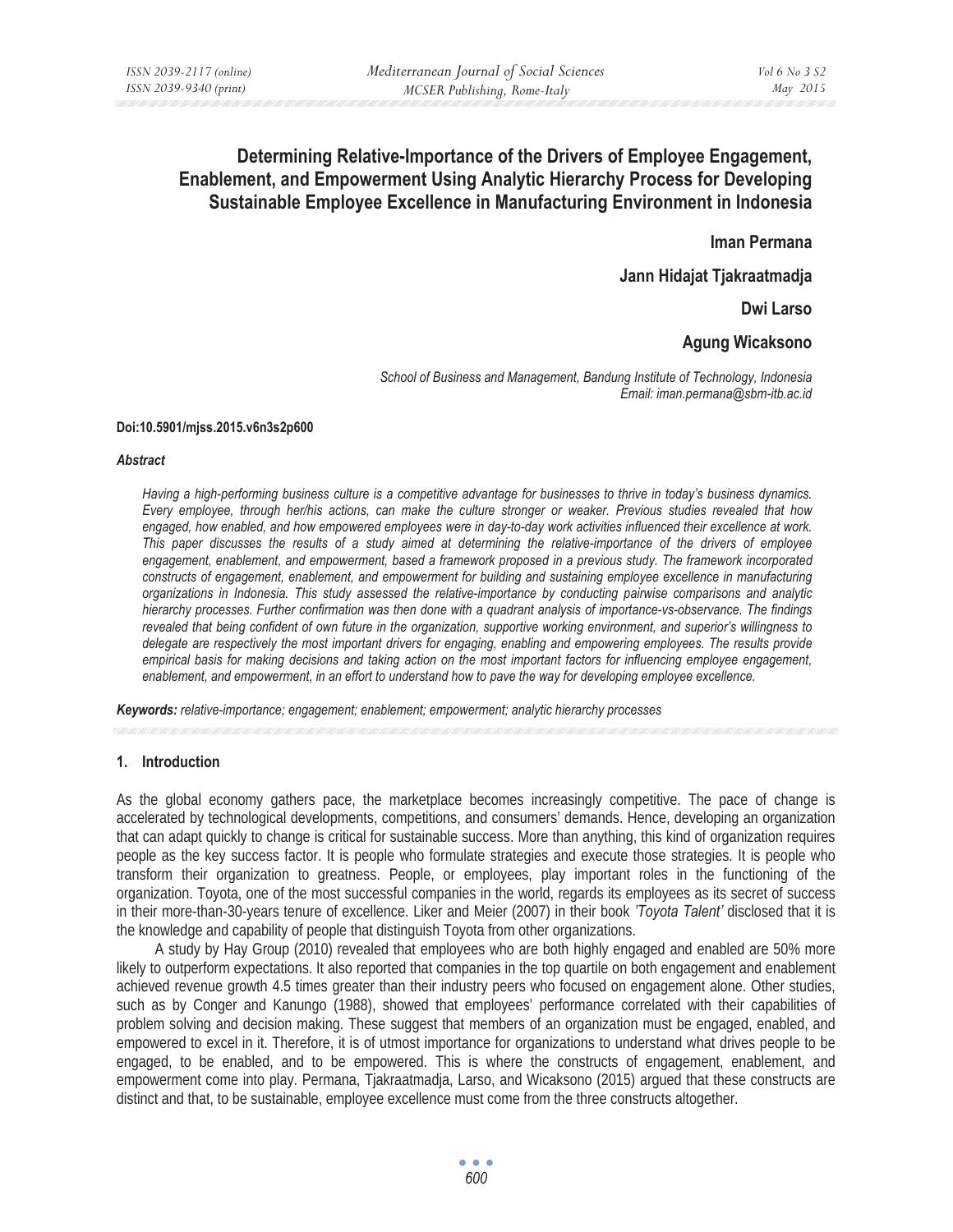# *1.1 Purpose*

This study was conducted with the research questions of "which drivers are important to be included in the constructs of employee engagement, enablement, and empowerment?" and "which of the drivers included in the constructs are the most important for predicting employee engagement, enablement, and empowerment?" Building on these research questions, the study proceeded with the research objective of seeking key drivers of employee engagement, enablement, and empowerment in search of important factors for developing employee excellence.

# **2. Literature Review**

# *2.1 Potential drivers of employee engagement, enablement, and empowerment*

A framework for developing sustainable employee excellence through the constructs of employee engagement, enablement, and empowerment was proposed by Permana et al. (2015). This framework was build based on significant literature study and confirmed with massive interviews with managers, foremen, superiors of the foremen, and subordinates of the foremen in several manufacturing companies in Indonesia. This framework defines employee engagement as 'the intensity of employees' emotional connection (i.e. attachment) that they feel for their organization, which influences them to exert greater discretionary effort (i.e. extra effort) committed to achieving their work goals,' with eleven potential drivers as shown in Tabel 1. These drivers are called 'potential' at this stage, which were then assessed in this study with further analysis to be the confirmed drivers.

| Permana et al., 2015)                               |                                                                                                                                                                                                                                                                                                                                                                                                                                                                                      |
|-----------------------------------------------------|--------------------------------------------------------------------------------------------------------------------------------------------------------------------------------------------------------------------------------------------------------------------------------------------------------------------------------------------------------------------------------------------------------------------------------------------------------------------------------------|
| Potential drivers                                   | <b>Definition</b>                                                                                                                                                                                                                                                                                                                                                                                                                                                                    |
| $X_1$ , vision                                      | The extent to which an employee is confident with her/his future in the organization.                                                                                                                                                                                                                                                                                                                                                                                                |
| X <sub>2</sub> , passion                            | The extent to which an employee is motivated to contribute to organizational success by willingly<br>applying discretionary efforts to accomplishing tasks important to achieving organizational goals.                                                                                                                                                                                                                                                                              |
| X <sub>3</sub> , reward/recognition                 | How an employee perceives her/his reward for certain work outcome, that is the recognition she/he<br>receives from her/his superior for the performance she/he has contributed to her/his work.                                                                                                                                                                                                                                                                                      |
| X <sub>4</sub> , job satisfaction                   | Personal satisfaction resulting from individuals' contribution to the company's success, which represents<br>an alignment of maximum job satisfaction with maximum job contribution.                                                                                                                                                                                                                                                                                                 |
| X <sub>5</sub> , alignment of value and<br>interest | The extent to which an employee sees a mutuality of interest between her/his values and aspirations and<br>those of the organization.                                                                                                                                                                                                                                                                                                                                                |
| X <sub>6</sub> , work accomplishment                | The extent to which the work itself gives an employee a feeling of personal accomplishment.                                                                                                                                                                                                                                                                                                                                                                                          |
| X <sub>7</sub> , opportunity for                    | The extent to which an employee believes that she/he has opportunities for growth and development in                                                                                                                                                                                                                                                                                                                                                                                 |
| personal growth                                     | the organization.                                                                                                                                                                                                                                                                                                                                                                                                                                                                    |
| $X_8$ , trust in leadership                         | How an employee perceives that the values of the organization are evident in senior management's<br>actions.                                                                                                                                                                                                                                                                                                                                                                         |
| X <sub>9</sub> , psychological capital              | Positive psychological state of development of an employee, which is characterized by having confidence<br>(self-efficacy) to take on and put in the necessary effort to succeed at challenging tasks, making a<br>positive attribution (optimism) about succeeding now and in the future, persevering toward goals,<br>redirecting paths to goals (hope) when necessary in order to succeed, and sustaining and bouncing back<br>(resilience) when beset by problems and adversity. |
| X <sub>10</sub> , person's fit with job             | The extent to which an employee is 'absorbed' in her/his work resulting in a sense of engrossment when<br>doing the work and how much 'energy' she/he draws from such work.                                                                                                                                                                                                                                                                                                          |
| X <sub>11</sub> , person's fit with<br>organization | The extent to which an employee's views of the organization's direction are aligned with the direction<br>being taken by the organization and how much she/he 'identifies' herself/himself as part of the<br>organization.                                                                                                                                                                                                                                                           |

**Table 1.** List of potential drivers of engagement

 $(1, 1, 0.015)$ 

The framework defines employee enablement as 'the extend to which employees feel they are provided with what they need to do their jobs well and are provided with an environment in which they feel comfortable to perform to the best they can be.' This construct has seven potential drivers as shown in Table 2.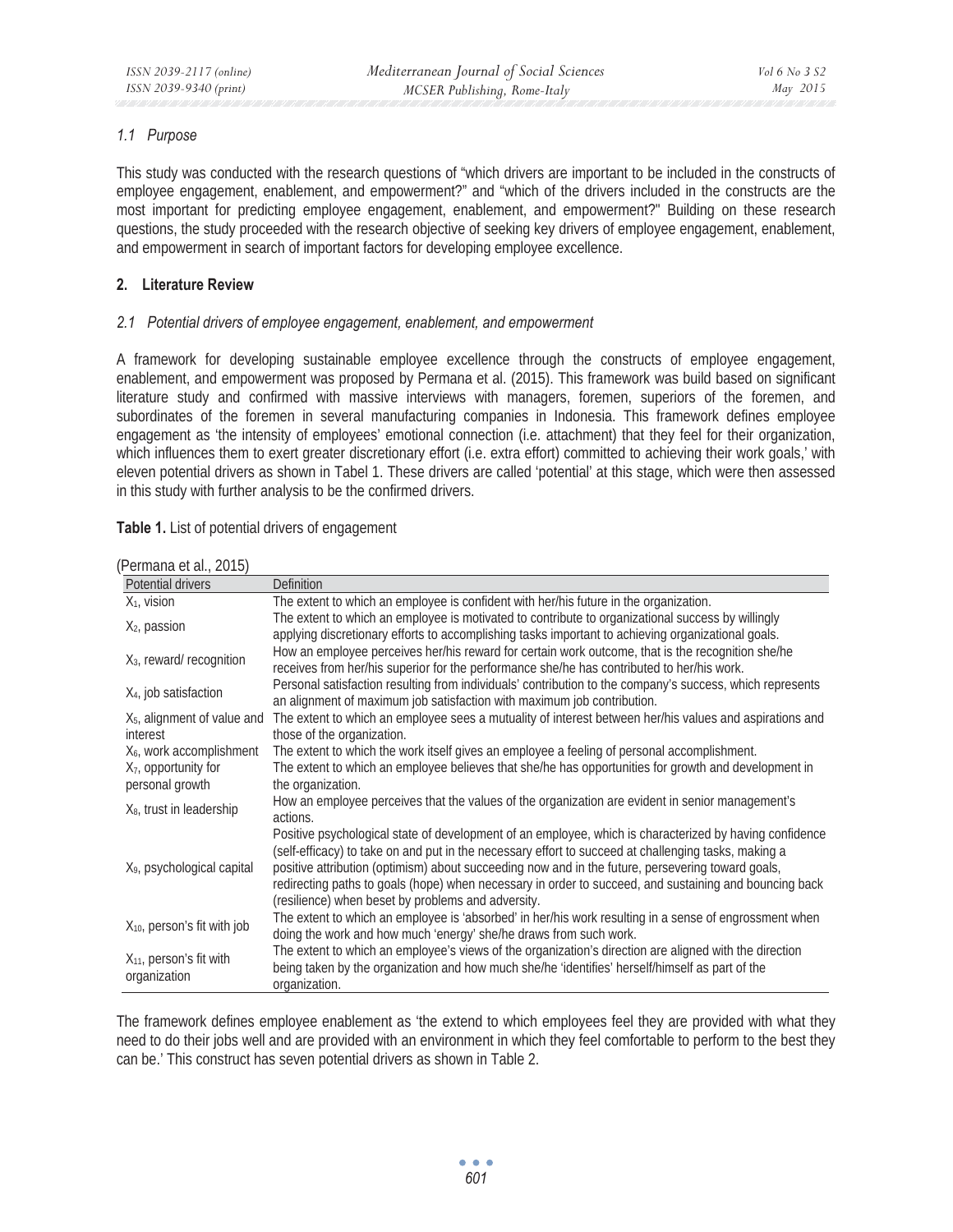(Permana et al., 2015)

| $\mathsf{I}$ villiaria vt an $\mathsf{I}$ zv rv $\mathsf{I}$ |                                                                                                                                                                                                                                                                 |
|--------------------------------------------------------------|-----------------------------------------------------------------------------------------------------------------------------------------------------------------------------------------------------------------------------------------------------------------|
| Potential drivers                                            | Definition                                                                                                                                                                                                                                                      |
| $Y_1$ , adequacy of work equipment<br>and supplies           | The extent to which an employee perceives how adequately the organization provides well-<br>functioning equipment and the necessary supplies of work materials, which play significant<br>roles in how well the employee gets the job done.                     |
| $Y2$ , clear direction                                       | The extent to which an employee is aware of and understands the direction that the<br>organization provides and communicates to employees to enable them to carry out the tasks in<br>their job.                                                                |
| Y <sub>3</sub> , effective work processes                    | The extent to which an employee perceives that the organization provides effective work<br>processes, which contribute to her/his ability to get jobs done.                                                                                                     |
| Y <sub>4</sub> , supportive working<br>environment           | How an employee perceives how collaborative is the organization's working environment with<br>regards to motivating people and reducing the cost of working together in such an extent that it<br>allures enough people to handle the workload.                 |
| $Y_5$ , job design                                           | The extent to which an employee is aware of and understand that the organization attempts to<br>give the right position to the right people (i.e. how the organization designs jobs), which will<br>expectedly allow people to carry out their tasks optimally. |
| Y <sub>6</sub> , infrastructure for data sharing             | The extent to which an employee is aware of and understands that the organization provides<br>infrastructure for sharing data that help employees to understand the context of their work and<br>to carry out operational actions.                              |
| Y <sub>7</sub> , opportunity for learning and<br>sharing     | The extent to which an employee believes that the organization provides means for her/him to<br>learn & share knowledge with others, which will enhance her/his capability to perform her/his<br>work.                                                          |

Employee empowerment is defined in the framework as 'the extent to which employees feel they are given problemsolving and decision-making authority to take responsibility for using the organization's resources to achieve results.' This construct has four potential drivers as shown in Table 3.

#### **Table 3.** List of potential drivers of empowerment

| (Permana et al., 2015)                                 |                                                                                                                                                                                                                                                                                |
|--------------------------------------------------------|--------------------------------------------------------------------------------------------------------------------------------------------------------------------------------------------------------------------------------------------------------------------------------|
| Potential drivers                                      | <b>Definition</b>                                                                                                                                                                                                                                                              |
| Z <sub>1</sub> , superior's willingness to<br>delegate | The extent to which an employee believes that her/his superior is inclined to entrust some of the<br>superior's decision-making authorities to her/him such that she/he can perform optimally without<br>having to wait for the superior's concurrence.                        |
| $Z2$ , clear roles and<br>responsibility               | How clear are the roles and responsibilities to an employee with regards to her/his work, which help<br>her/him perform optimally.                                                                                                                                             |
| $Z_3$ , transformational<br>leadership                 | The extent to which an employee perceives how the state of intellectual stimulation, individualized<br>consideration, inspirational motivation, and individualized influence behaviour are displayed in the<br>organization, especially by her/his leaders.                    |
| Z <sub>4</sub> , psychological capital                 | The degree to which an employee possesses the four positive-organizational-behaviour capacities of<br>self-efficacy (confidence), hope, optimism, and resiliency, which contribute to an optimistic explanatory<br>style through internalized perceptions of being in control. |

 $(Dormone et al. 2015)$ 

Permana et al. (2015) argued in their propositions that the above drivers accounted for varying degrees of importance toward the constructs. In other words, they argued that certain engagement's drivers were more important than others in influencing employee engagement, certain enablement's drivers were more important than others in influencing employee enablement, and certain empowerment's drivers were more important than others in influencing employee empowerment. This paper presented the results of a study that assessed these propositions using analytic hierarchy process (AHP), and then further confirmed with a quadrant analysis of importance-vs-observance.

# *2.2 Analytic hierarchy process*

The AHP was originally developed by Prof. Thomas Lorie Saaty (1977) of Wharton Business School and has been widely used as an effective tool for dealing with multi-drivers decision making, which helps decision makers to set priorities or importance. The AHP analysis simplifies importance ratings among the potential drivers by using a series of pairwise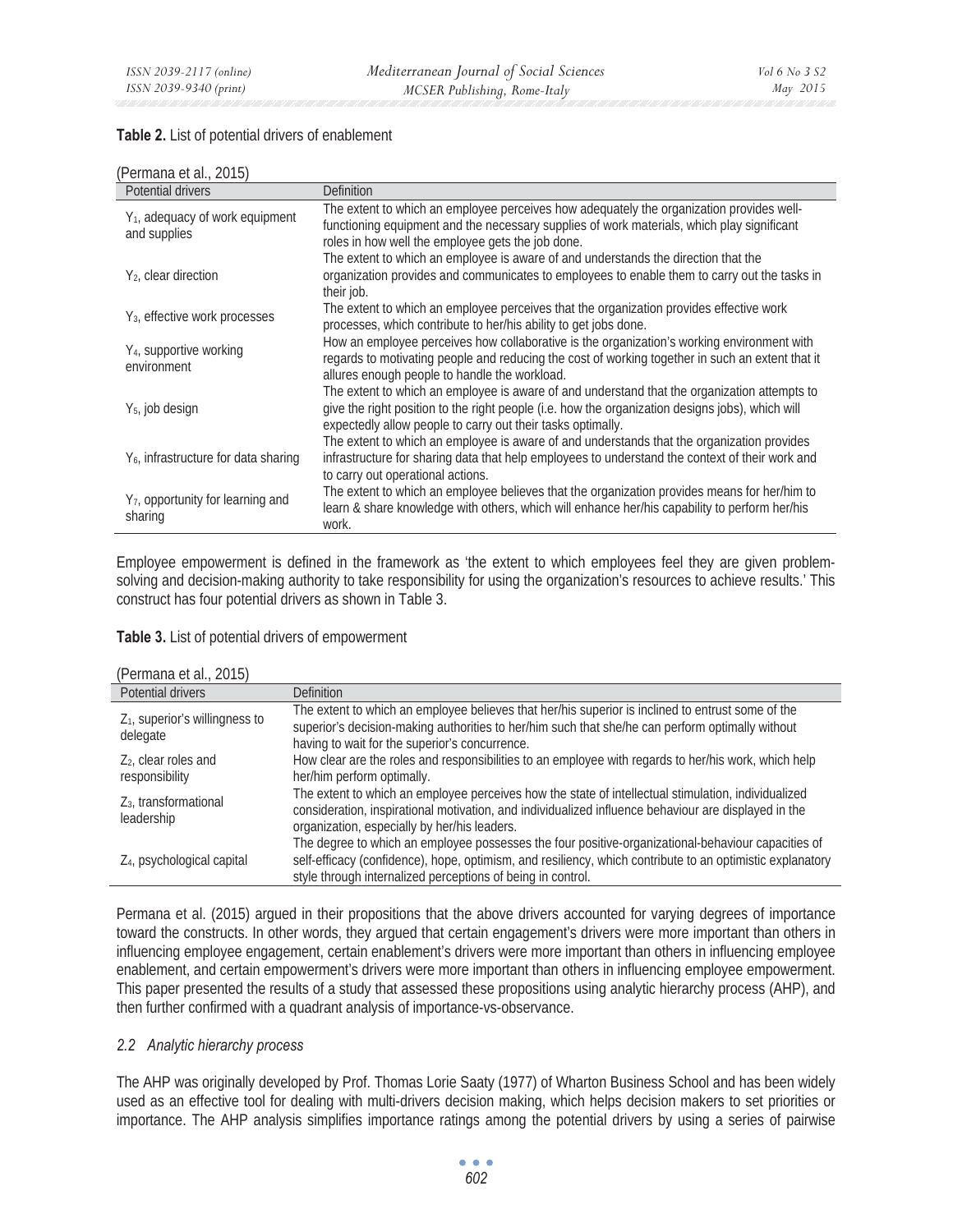comparisons, and yet, it provides measures of judgment consistency, thus, reducing the bias in the ranking process.

The AHP can be used to measure and determine the ratio scale, either from discreet comparison or continuum. These comparisons can be taken from actual measurements or from scale-based questionnaires that reflect emotional feeling or relative preference. The AHP simplifies the rating process by grouping and arranging the pairs of the potential drivers in hierarchy levels and assigning numerical value on the importance of each potential driver. The foundation of the AHP is a set of axioms that delimit the scope of the problem environment (Saaty, 1986). This foundation consists of reciprocal comparison (i.e. the pairwise comparison matrix must have an opposite character, that is if A is *k* times more important than B, then B will be 1/*k* less important than A), homogeneity (i.e. there must be likeness or similarity in the comparison), dependency (i.e. every level has a bond to be a complete hierarchy even when there is a possibility of an incomplete hierarchy), and expectation (i.e. the weight of a value is based on expectation or preference of the respondents).

Well-defined mathematical structure of consistent matrices is the base of the AHP. This structure has the ability to generate true or approximate weights (Merkin, 1979; Saaty 1980, 1994). It compares the potential drivers with respect to a criterion, in a natural, pairwise mode. Starting with defining the problem and determining the solution, it then develops a hierarchy structure of various criteria and alternative choices (in this study, these are the potential drivers) that will be ranked. The pairwise comparison matrix is structured such that it draws relative contribution or influence in each element against each criterion above it. The comparison is done based on choices or judgment from the respondents by assessing the various level of importance of a potential driver against the other in the pair. The AHP uses a fundamental scale of absolute numbers. Having been validated in decision problem experiments, this scale has also been proven in practice. With respect to quantitative and qualitative attributes, individual preferences are well captured with this scale – sometimes even better than other scales (Saaty, 1980, 1994). The individual preferences are converted into ratio scale weights. This study used these weights to compare and rank the potential drivers.

The AHP is perhaps the most widely used decision making approach in the world today. Numerous actual applications, in which the AHP results were accepted and used, have confirmed its validity (Saaty, 1994). Evidences showed that the power and simplicity of AHP has led to a widespread acceptance and usage throughout the world. In addition to Expert Choice (the software that was used in this study), there have been several other successful commercial implementations of the AHP. The American Society for Testing and Materials (ASTM) has adopted the AHP as a standard practice for multiattribute decision analysis of investments related to buildings and building systems. The AHP process is taught in numerous universities and used extensively in organizations such as the Central Intelligence Agency that have carefully investigated AHP's theoretical underpinnings (Forman & Gass, 2001).

#### *2.3 Quadrant analysis*

Upon obtaining the results from the AHP, this study continued with a quadrant analysis to confirm the AHP results. The quadrant analysis has its root back to Socrates questioning (or Socratic maieutics), which is a Socratic method of systematic questioning that renders problematic operational realities more user-friendly. This analysis concentrates the individual issues impacting a process or a system into an underlying source, and identifies straightforward solutions.

The modern day Quadrant Analysis, also known as Kano Analysis, was originally developed by Noriaki Kano in 1984 (Kano, Seraku, Takahashi, & Tsuji, 1984). It was originally used for classifying customer needs and drivers of satisfaction. Kano model offers a better understanding of how customers evaluate a product, and assists companies to focus on the most important attributes to be improved (Gustafsson et al., 1999). In recent years, Kano model has been widely and successfully applied in strategic thinking, business planning and even product development to provide guidance with respect to innovation, competitiveness and product compliance (Watson, 2003). It is now employed in conjunction with market research surveys, customer surveys, and employee surveys to analyze gaps between expectations and actual performance. The results can help identifying areas for improvement. This study adopted Kano Analysis with quadrants of importance vs observance.

# **3. Methodology**

# *3.1 Sample*

Much of the literature on this topics focused on the senior level of leadership, which Senge (1996) categorized as executive leaders. However, high-performing systems differ from low-performing systems largely due to high-performing leaders at the shop floor level (Liker, 2004), whom Senge (1996) referred to as local line leaders. "Nothing can start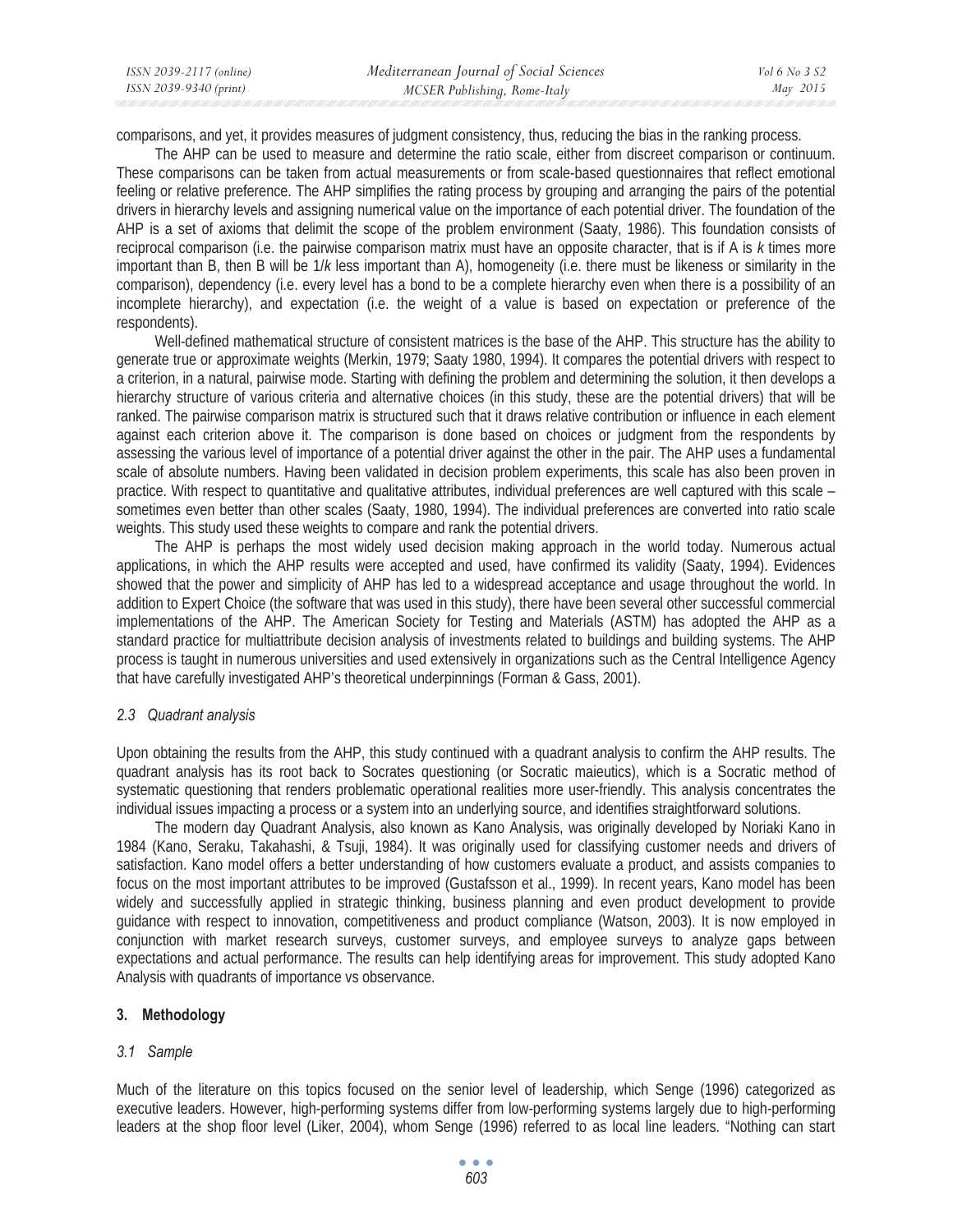without committed local line leaders ... they head organizational units that are large enough to be meaningful microcosms of the larger organization, and yet they have enough autonomy to be able to undertake meaningful change independent of the larger organization" (Senge, 1996). This justifies the relevance of choosing the foremen in people-intensive manufacturing organization as the main respondents in this study. Foremen are leaders at the shop floor level. They are the employee level that interacts intensively with the labor force, bridging management directives and production floor operational executions.

This study researched the drivers that brought about employee engagement, enablement, and empowerment; and thus, the research would bring about more meaning and impact to focus on people-intensive organizations. Manufacturing companies were chosen for this study due to their massive work force and the increasing importance of manufacturing industry. SCM World-Mesa International Survey (2014) revealed that, from its global survey of 158 companies worldwide, 83% of the respondents said that manufacturing industry is very important to their home country's economic competitiveness in the next five years. OECD Report (2012) showed that manufacturing industry contributed the largest share of foreign direct investment inflows into Indonesia. This study would therefore add values to the Indonesian business sector by focusing on manufacturing organizations.

The respondents for this study were drawn from eight manufacturing companies in Indonesia. Four companies are foreign direct investment multinational consumer goods companies, while the other four are local or national companies. These are companies in the business of fashion dolls, garments, electronics, packaging goods, and consumer goods. Employee populations range from a few hundred to several thousand people. Local or national companies were researched for their local practices that might contribute to the proposed framework. Multinational companies were chosen on the basis of their multi-national nature of operation to address multicultural issue in manufacturing environment.

The subject companies have foremen ranging from 12 people to 110 people. Totally, there were 257 foreman researched in this study, which represent 53% of the total foremen in the eight subject companies. In a period of about six months from mid-2014 until end of 2014, a total of 257 foremen were taken as the respondents of the pairwise comparisons of the subject matters used in the analytic hierarchy processes and the quadrant analysis of importance-vsobservance.

# *3.2 Data collection*

Data collection for the relative-importance analysis was collected through pairwise survey questionnaire. Respondents were the foremen, gathered in a training room, guided one question by one question, to ensure understanding. They were asked to compare two potential drivers at a time, and to determine the extent of the comparison based on Saaty's scale (Saaty, 1990). There were n\*(n-1)/2 comparisons to make; thus, each respondent made a total of 82 comparisons (55 comparisons for variable Ex, 21 comparisons for variable E $<sub>Y</sub>$ , 6 comparisons for variable E<sub>2</sub>) through the pairwise</sub> comparison survey as exemplified in Figure 1.

| From the two items below:<br>$X1: Vision (I have a future in this company)$<br>X2: Passion (I am passionate about my work to carry out more than just routine tasks)<br>for you to be engaged in your work, |                   |                |                           |                |                         |   |                              |   |                          |
|-------------------------------------------------------------------------------------------------------------------------------------------------------------------------------------------------------------|-------------------|----------------|---------------------------|----------------|-------------------------|---|------------------------------|---|--------------------------|
| which one do you consider more important?                                                                                                                                                                   | X <sub>1</sub>    |                |                           | X <sub>2</sub> |                         |   |                              |   |                          |
| to what extent?                                                                                                                                                                                             | 1                 | $\overline{2}$ | 3                         | 4              | 5                       | 6 |                              | 8 | 9                        |
|                                                                                                                                                                                                             | equally important |                | moderately more important |                | strongly more important |   | very strongly more important |   | extremely more important |

**Figure 1.** Example of AHP Pairwise Comparison Questionnaire

Workloads and business schedule did not allow for all respondents in a company to be out of their work areas at the same time; and thus, several batches of 15-20 people/batch needed to be conducted on different weeks. Re-examination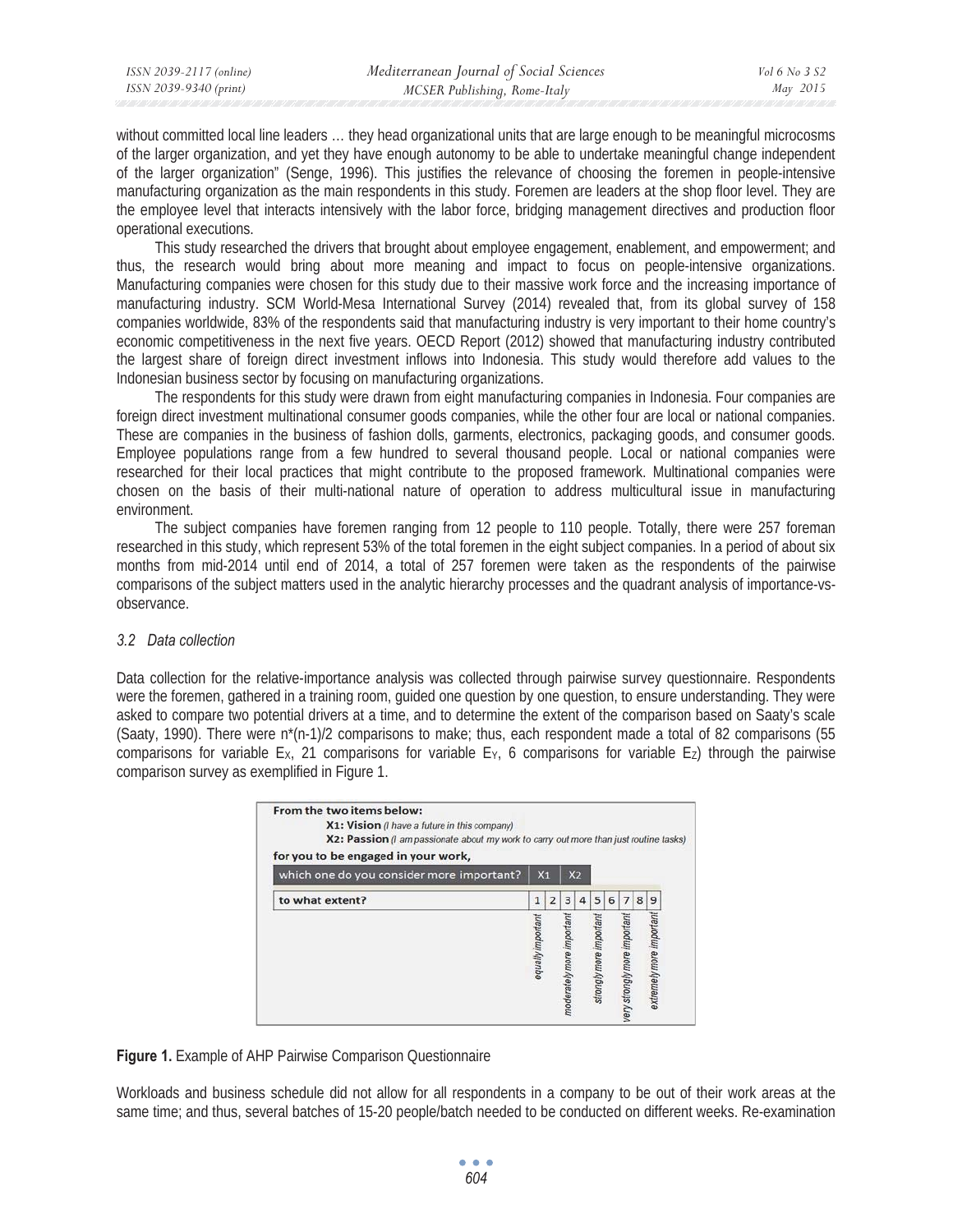| ISSN 2039-2117 (online) | Mediterranean Journal of Social Sciences | Vol 6 No 3 S2 |
|-------------------------|------------------------------------------|---------------|
| ISSN 2039-9340 (print)  | MCSER Publishing, Rome-Italy             | May 2015      |

sessions were also carried out to ensure that inconsistency was less than 10%, as deemed acceptable (Saaty, 1990). The same respondents, on different dates, were also asked to rate each of the potential drivers on a five-point Likert scale based on what they observed (saw, heard, or experienced), through sets of questions, such as the following questions for potential drivers  $X_1$  (vision) and  $X_2$  (passion):

- (vision): *How certain are you about your future in this company?*
- (passion): *How passionate are you toward your work to do more than just routine tasks?*

This 'observance survey' was intended to find out what the respondents observed about each of the potential drivers in their daily work life.

### *3.3 Data analysis*

This study is aimed at identifying the drivers which are the most important for predicting employees' engagement, enablement, and empowerment. The potential drivers as identified by Permana et al. (2015) as shown in Tables 1, 2, and 3 were ranked on relative-importance for further convergence. To analyze the relative-importance of the potential drivers, this study used the AHP. The pertinent data obtained from the pairwise comparisons were synthesized to obtain the weights of importance of the potential drivers of variables  $E_X$  (Engagement),  $E_Y$  (Enablement), and  $E_Z$  (Empowerment). The results shown in this paper is an arithmetic average of the AHP results of 15 batches of pairwise questionnaire sessions of 15-20 respondents/batch.

The AHP analysis incorporates a technique for checking the consistency of the respondents' subjective assessment of pairwise comparisons. Saaty's rule of thumb is to accept only assessments with less than 10% inconsistency (Saaty, 1980). This study uses Expert Choice v.11 to synthesize the pairwise comparisons made by the respondents. For further details on how the AHP computes, such articles as *"Using the Analytic Hierarchy Process for decision making in engineering applications: Some challenges"* (Triantaphyllou and Mann, 1995) and *"Decision making with the Analytic Hierarchy Process"* (Saaty, 2008) are among excellent references.

The AHP analysis resulted in refinement of the list of potential drivers. Depending on the extent of their importance, the potential drivers were subject to elimination. Prior to finalization of the list, further confirmation was carried out using the observance survey. Adopting from the commonly known quadrant analysis or Kano analysis, the responses from the respondents were averaged, and then, cross-plotted against the relative-importance in an IOA (Importance-vs-Observance Analysis) grid: relative-importance on y-axis and observance on x-axis. Since the relative-importance obtained from the AHP is a result of logarithmic average and the observance is a result of arithmetic average, the y-axis is logarithmic and x-axis is normal. The grid is then divided into four quadrants, to generate relative positions of the potential drivers: (1) high importance, low observance (categorized as 'underattended drivers') are potential drivers that have not obtained enough attention that is observable by the respondents, whereas these drivers are considered important, (2) high importance, high observance (categorized as 'obvious drivers') are potential drivers that are the strength and pillar of the related variable, (3) low importance, low observance (categorized as 'dubious drivers') are potential drivers that can be considered not important and not observable by the respondents, and pose no impact when eliminated from further study, and (4) low importance, high observance (categorized as 'overattended drivers') are potential drivers that are overly emphasized by the organization, whereas the respondents consider them as not important.

We argue that a potential driver is not instrumental to the model when and if it is not readily observed by the respondents in their working environment and is considered not important by them. In this context, dubious drivers are excluded from the final list. In a different context in the future which grants different circumstance, a dubious driver may become an important one.

# **4. Results and Discussion**

The AHP results indicated that inconsistencies of less than 10% were achieved in all potential drivers and on all respondents. This indicates that the qualitatively obtained (through pairwise comparisons) relative-importances of the potential drivers are quantitatively justifiable (by the acceptable level of consistency ratios as suggested by Saaty (1980)). Compiling the results from all pairwise questionnaire survey sessions, the relative-importances of potential drivers of engagement, enablement, and empowerment were found to be in the order and magnitude as shown in Figures 2, 3, and 4, respectively. These results were achieved with zero missing judgment and with 3.7%, 4.8%, and 2.9% inconsistencies for engagement, enablement, and empowerment, respectively. Checking convergence, Eigenvalues were found to be in the average of 1.395x10<sup>-12</sup>, 1.417x10<sup>-11</sup>, and 1.765x10<sup>-9</sup> for engagement, enablement, and empowerment, respectively.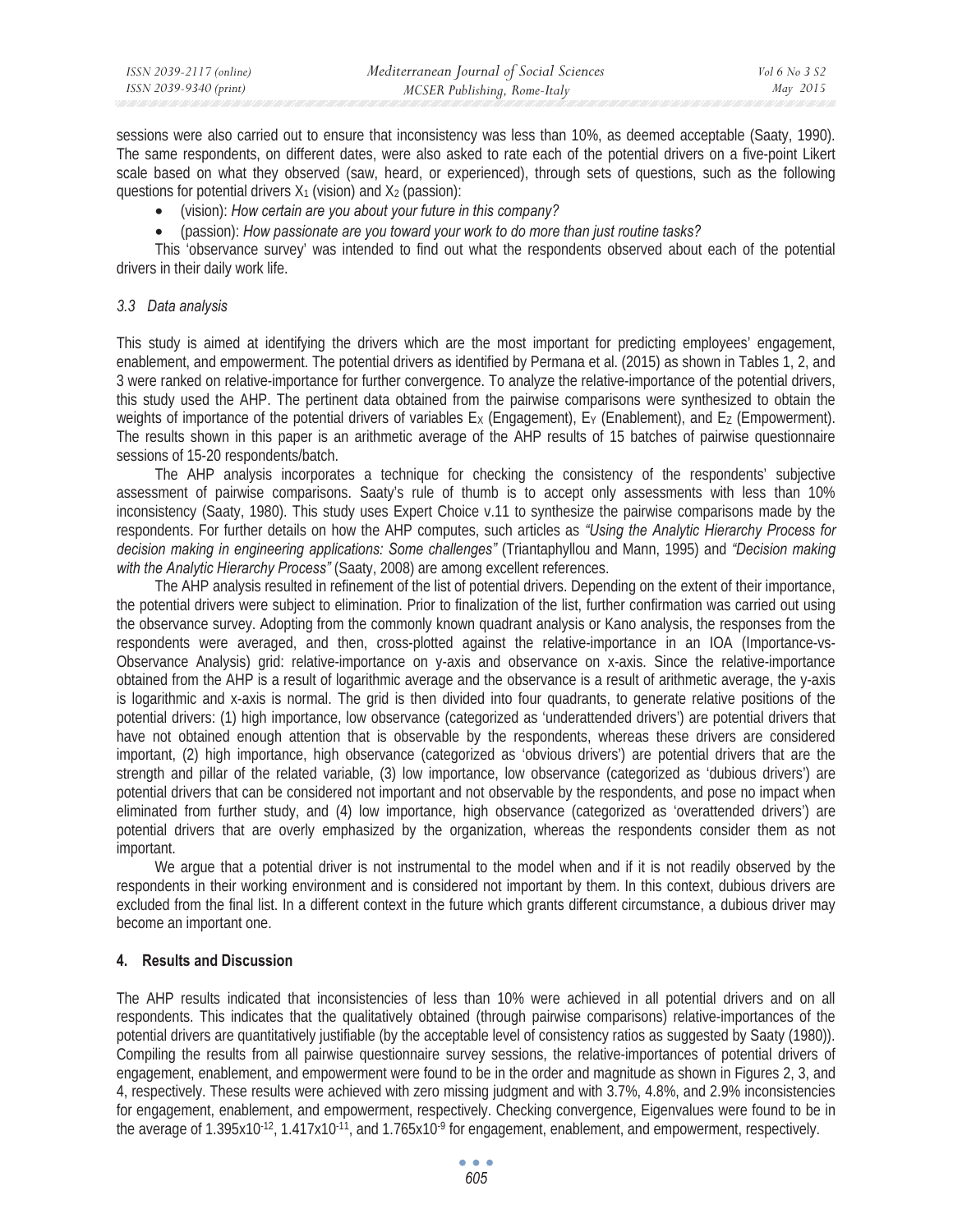





**Figure 3.** AHP Result for Relative Importance of Enablement's Potential Drivers

| Z1 (Superior's Willingness to Delegate) | 29.4% |  |
|-----------------------------------------|-------|--|
| Z2 (Clear Roles & Responsibilities)     | 26.2% |  |
| Z4 (Psychological Capital)              | 22.3% |  |
| Z3 (Transformational Leadership)        | 22.1% |  |

**Figure 4.** AHP Result for Relative Importance of Empowerment's Potential Drivers

As mentioned earlier, observance survey was conducted to find out what the respondents observed on each of the potential drivers in their daily work life. This was done as a further confirmation of each driver. The results of the survey were plotted against the relative-importance in an Importance-Observance Analysis (IOA) grid. Figures 5, 6, and 7 show the IOA results for each of the potential drivers.



**Figure 5.** Importance-Observance Analysis for Potential Drivers of Engagement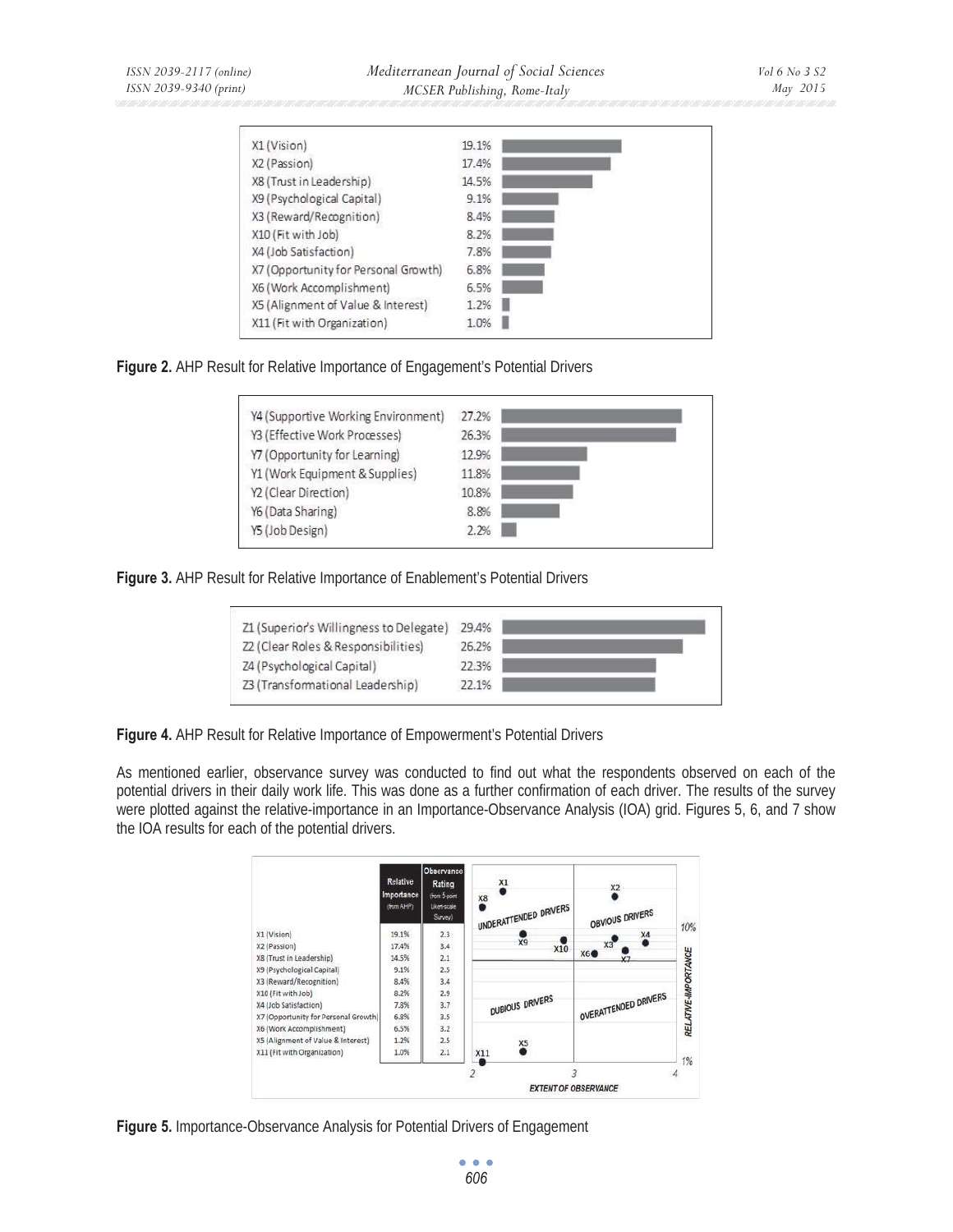





**Figure 7.** Importance-Observance Analysis for Potential Drivers of Empowerment

The AHP analysis result showed that there are potential drivers that are highly important; and there are potential drivers whose importances are to the very small extent. *"Being confident that she/he has a future in the organization"* appeared to be the most important driver of engagement according to the respondents. This indicated that the respondents suggested they became engaged when and if they felt a vested interest in the company's success, as noted by Wilson (2007). *"Supportive working environment"* turned out to be the most important driver for enabling employees. The respondents felt that being in a "suitable habitat" was of utmost importance for them to be able to perform excellently. Other drivers would not function well when and if the "habitat" worked against them. Towers-Watson (2011) argued that to perform at their best, employees needed healthful environments that helped sustain high energy levels. *"Superior's willingness to delegate"* was considered by the respondents to be the most important driver for empowering them, albeit all the four drivers were considered relatively with similar importance. Spreitzer (1995) argued that empowerment went beyond enablement which focused mainly on providing employees with the tools to do the job but not necessarily giving them the authority to do it. Thus, giving authority (i.e. willingness to delegate) was weighed as of utmost importance to the respondents to be empowered.

On the least side of relative-importance, the study unveiled that the respondents considered *"alignment of values and interest"* and *"fit with organization"* to be least important for them to be engaged. The IOA indicated that these potential drivers were not much observed by the respondents in their daily work life. Finding on the most-important driver (i.e. vision) suggested that their consideration on what was important for engaging them related to their "basic need" of vested interest in company's success (Wilson, 2007). With this level of "need", their rating on the relative importance thus did not place much weight on the *"alignment of value and interest"* and *"fit with organization"*, which lay higher than 'basic need' in Maslow's (1943) hierarchy of needs. In other words, these drivers were not of much concern to them, and thus, not suitable items to be surveyed to the foremen level. This was also true for *"job design"*, which they deemed as least important for enabling them, and it was not much of something that was observable in their daily work life. Job design (Wright, 2008) is about having people with the right skills for the job. This finding, along with what was described above, suggested that the respondents regarded themselves as enabled largely because they worked in a "suitable habitat" of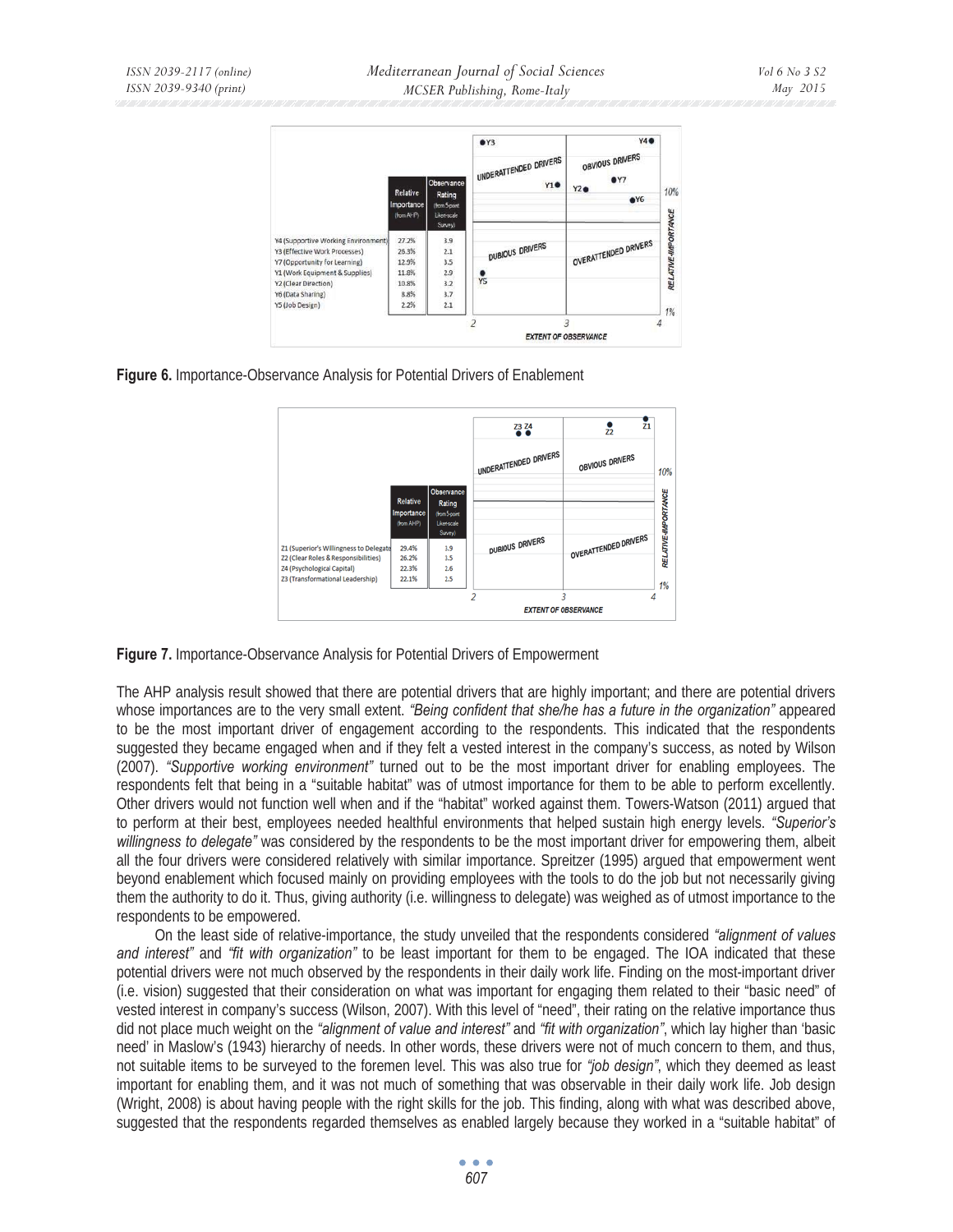| ISSN 2039-2117 (online) | Mediterranean Journal of Social Sciences | Vol 6 No 3 S2 |
|-------------------------|------------------------------------------|---------------|
| ISSN 2039-9340 (print)  | MCSER Publishing, Rome-Italy             | May 2015      |

teams and collaboration, not very much due to "having the right skills". These three potential drivers evidently fell into the quadrant of dubious drivers in the eyes of the respondents, and thus, were considered to be excluded.

Despite the high rating of relative-importance, the respondents rated *"vision"* (i.e. confident that she/he has a future in the company) very low on the extent to which they observed this driver into effect in their daily work life. Similarly, the respondents also rated *"psychological capital"* and *"transformational leadership"* very low on the extent to which they observed these drivers into effect in their daily work life, although they considered these drivers as highly important. In other words, they considered these highly important drivers of engagement and empowerment, respectively, to be underattended by the organization. These are where the organization needs to focus on if it aims at engaging and empowering its employees. On the enablement side, the respondents rated *"supportive working environment"* very high on the extent to which they observed this driver into effect in their daily work life. Clearly, they regarded supportive working environment as an obvious driver of enablement. As for empowerment, they rated *"superior's willingness to delegate"* and *"clear roles and responsibilities"* very high on the extent to which they observed these drivers into effect in their daily work life. In other words, they recognized these drivers as obvious drivers of empowerment.

### **5. Conclusion**

This study has identified important drivers to be included in the models of employee engagement, enablement, and empowerment, among a set of potential drivers identified through the literature research. Among the drivers included in the models, the results have also shown which drivers are the most important for predicting employee engagement, enablement, and empowerment. The research objective has been met as the results have unveiled the fact that there is a key driver that is the most important for predicting employee engagement, a key driver for enablement, and a key driver for empowerment. The study also revealed potential drivers that evidently fell into the quadrant of dubious drivers in the eyes of the respondents, and thus, were considered to be excluded (as shown in parenthesis in Figure 8) for being not instrumental to the model. Thus, the framework as proposed by Permana et al. (2015) is revised as shown in Figure 8, with the drivers listed in the order of their importance as ranked by the respondents through the pairwise comparisons.



# **Figure 8.** The Revised Framework

The theory development of the proposed framework is a key contribution of this research. It is expected to provide a new approach in understanding the antecedents of employee engagement, enablement, and empowerment. The results can provide management an empirical basis for making decisions and taking action on the most important factors for influencing employee engagement, enablement, and empowerment, which in turn can shed light on the understanding of how to pave the way for developing employees. Furthermore, knowing the drivers will help organizations to formulate what needs to be done to engage, to enable, and to empower employees. By understanding what drive their engagement, enablement, and empowerment, businesses can apply the knowledge to help nurturing their employees, which in turn, will bring about business excellence of the organizations.